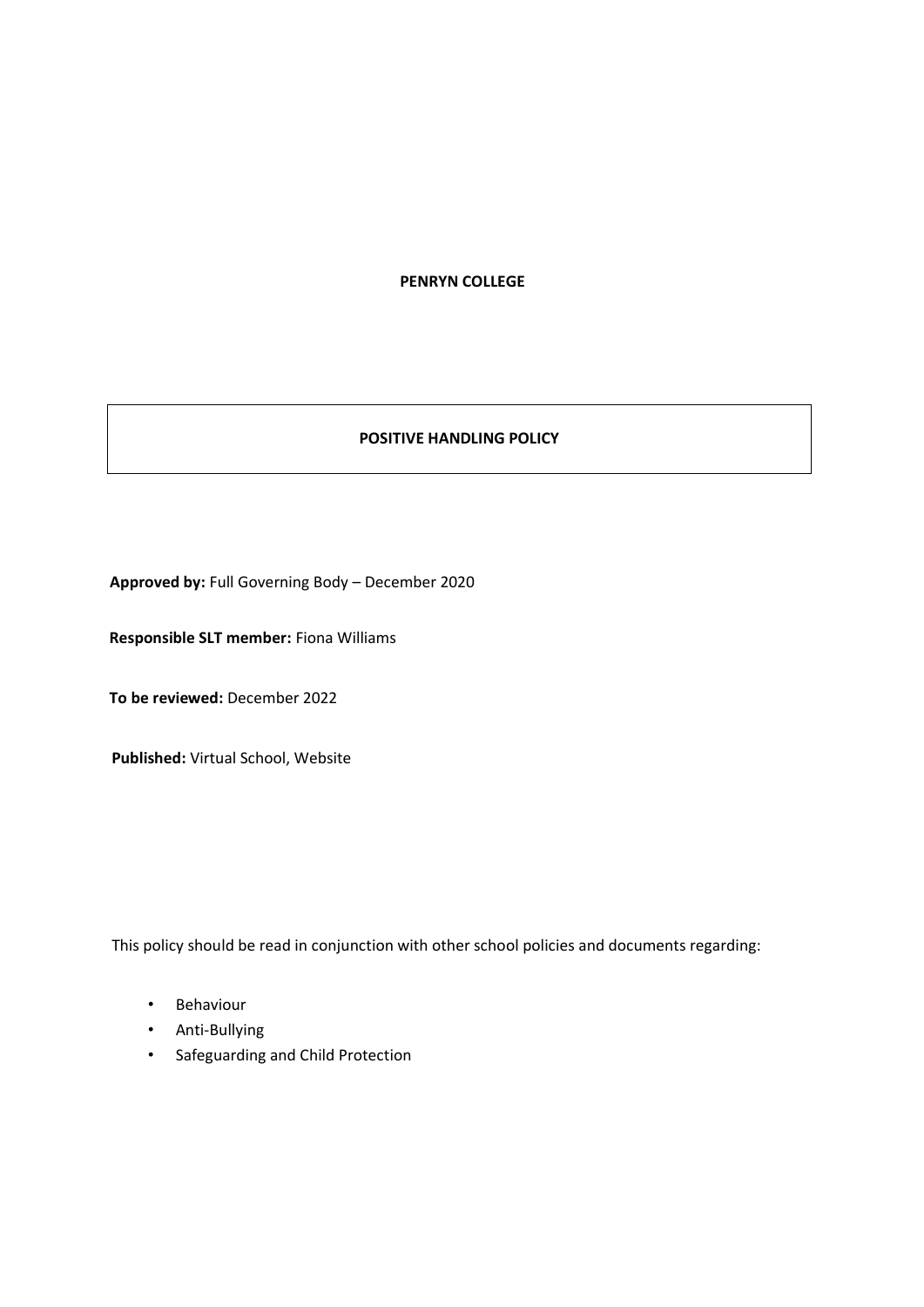## **Introduction**

This policy takes account of the following legislation:

- [The Education Act 2011](https://www.gov.uk/government/publications/the-education-act-2011-equalities-impact-assessment)
- [SEND Code of Practice: 0 to 25 years](https://www.gov.uk/government/publications/send-code-of-practice-0-to-25) [2014](https://www.gov.uk/government/publications/send-code-of-practice-0-to-25)
- *[Use of reasonable force](https://www.gov.uk/government/publications/use-of-reasonable-force-in-schools) [–](https://www.gov.uk/government/publications/use-of-reasonable-force-in-schools) [advice for Head Teachers, staff and governing bodies](https://www.gov.uk/government/publications/use-of-reasonable-force-in-schools) [–](https://www.gov.uk/government/publications/use-of-reasonable-force-in-schools) [July 2013](https://www.gov.uk/government/publications/use-of-reasonable-force-in-schools)*
- *[Behaviour and Discipline in Schools, Advice for Head Teachers and school staff \(DFE,](https://www.gov.uk/government/publications/behaviour-and-discipline-in-schools) [January](https://www.gov.uk/government/publications/behaviour-and-discipline-in-schools)  [2016\)](https://www.gov.uk/government/publications/behaviour-and-discipline-in-schools)*
- *[Keeping Children Safe in Education](https://www.gov.uk/government/consultations/keeping-children-safe-in-education) [\(DF](https://www.gov.uk/government/consultations/keeping-children-safe-in-education)E September 2020)*
- *[Reasonable Force policy](https://www.safeguardingsheffieldchildren.org.uk/dms/safe/management/corporate-communications/documents/schools/Policies-Procedures-16-17/Reasonable-Force--Sept-16/Reasonable%20Force%2C%20Sept%2016.pdf) [–](https://www.safeguardingsheffieldchildren.org.uk/dms/safe/management/corporate-communications/documents/schools/Policies-Procedures-16-17/Reasonable-Force--Sept-16/Reasonable%20Force%2C%20Sept%2016.pdf) [Safeguarding Sheffield Children's Board \(September 201](https://www.safeguardingsheffieldchildren.org.uk/dms/safe/management/corporate-communications/documents/schools/Policies-Procedures-16-17/Reasonable-Force--Sept-16/Reasonable%20Force%2C%20Sept%2016.pdf)[6\)](https://www.safeguardingsheffieldchildren.org.uk/dms/safe/management/corporate-communications/documents/schools/Policies-Procedures-16-17/Reasonable-Force--Sept-16/Reasonable%20Force%2C%20Sept%2016.pdf)*

## **Purpose of the Policy**

- To ensure the health, safety and welfare of children, young people and those who work with them
- To enable staff to effectively dispense their duty of care towards young people

## **Scope of the Policy**

This policy is for all staff working for Penryn College. All staff should be aware of the need to make reasonable adjustments for disabled children and for each student's individual level of special educational need.

Governors and the Senior Leadership Team should ensure that all volunteers, parents and carers are aware of and adhere to the school's behaviour policy, including the use of reasonable force.

## **Rationale**

This policy underpins our school's commitment to ensure that Penryn College is a community in which everyone is respected and supported to achieve their full potential. Our curriculum and school day are designed to support students' individual needs and strengths within a safe, caring and supportive environment.

All students have the right to:

- Have recognition of their unique identity together with individual consideration of their needs and appropriate support / provision / adaptation
- Be treated with respect and dignity and feel valued members of the learning community
- Learn in a safe environment
- Be protected from harm, violence, assault and acts of verbal abuse

To enable a secure and sustainable future for our students when they leave our school community, our curriculum focuses on a blend of academic achievement, independence, social communication and emotional regulation.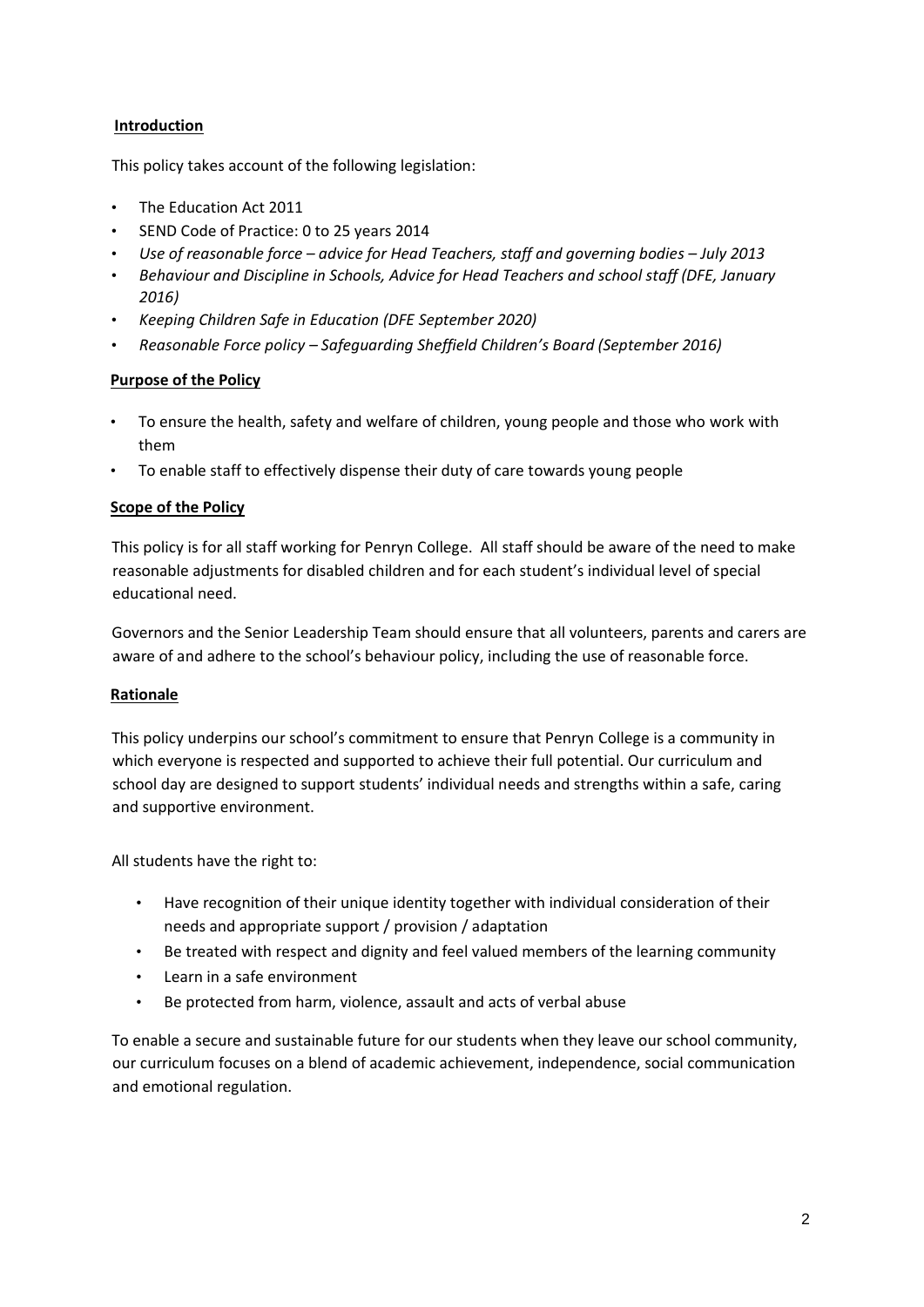### **What is reasonable force?**

The term 'reasonable force' covers the broad range of actions used by staff that involves a degree of physical contact with students.

- **'Force'** is used to either control or restrain; e.g. breaking up a fight, or restraint to prevent violence or injury to self or others
- **'Reasonable in the circumstances'** means using no more force than is needed
- **'Control'** is either passive, e.g. standing between pupils, or active, e.g. leading a student out of a learning environment.
- **'Restraint'** means to hold back physically or to bring a student under control.

#### **Minimising the need to use force**

We constantly strive to create a calm and appropriate environment and curriculum (see behaviour policy) which minimises the risk of incidents that might require the use of reasonable force. In addition to this all students have personal profiles which promote consistent and personalised approaches for supporting their individual needs. Students who present challenging behaviour also have Individual Support Plans which detail strategies and best approaches for de-escalating and supporting their behaviour. These plans are designed in consultation with parents, students and where appropriate, multi-agency collaboration. These are shared with other agencies and parents to facilitate a consistent and effective approach.

#### **Who can use reasonable force?**

All staff have a duty of care towards the students and can use reasonable force to keep themselves and others safe.

Three members of staff have undertaken TEAM TEACH training to enable them to promote deescalation skills and to ensure that where positive handling is needed it is done so in a safe and effective manner. These are:

John Harvey Alison McGee Harrison Fiona Williams **Stacey Marsh** Donna Watts

The TEAM TEACH techniques that are used, take account of a young person's:

- Age
- Gender
- Level of physical, emotional and intellectual development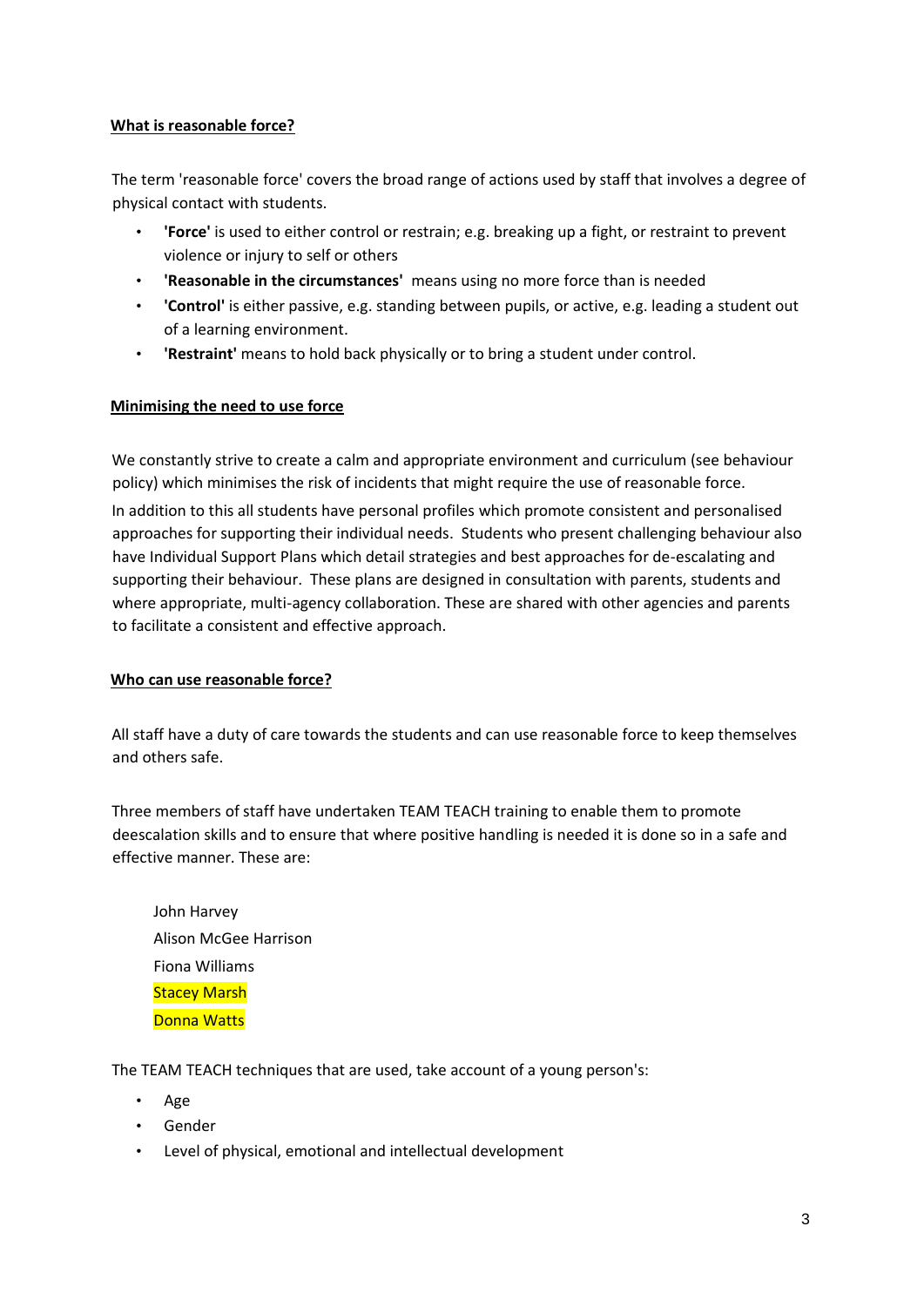- Special needs
- Social context

They also provide a gradual, graded system of response.

## **When can reasonable force be used?**

Reasonable force can be used in the following circumstances:

*'1. Preventing a child or young person causing harm to themselves* 

*3. Preventing a child or young person causing harm to another person* 

*4. Preventing the child or young person committing a criminal offence* 

*5. Preventing any behaviour which is prejudicial to the maintenance of good order and discipline.'* 

Examples include:

- **Removing** disruptive students if they have refused an instruction to leave the learning environment
- **Preventing** students from: disrupting a lesson, event, trip or visit / leaving the learning or social environment where this would risk their safety or hurting someone
- **Restraining** a student at risk of harming themselves or others through physical outbursts or self-harm
- **Stopping** a fight

Staff will be expected to follow a student's Individual Support Plan, in the first instance, to effectively manage an incident / challenging behaviour.

The use of physical intervention should always be in the **best interests of the child** and be '**reasonable, proportionate and necessary'.** 

Positive handling should use the **minimum** degree of force necessary for the **shortest period of time** to prevent a student harming themselves, others or property.

## **Recording and Reporting the use of reasonable force**

All incidents requiring any use of force should be recorded the Positive Handling Record (kept with Isabel Bennetts). Training will be provided on how to complete significant incident forms appropriately and each completed form will be reviewed by the schools DSL (John Harvey).

When compiling and reviewing entries to the Positive Handling Record, staff should reflect on how situations / incidents may be avoided / minimised in future. This may lead to the need to make adaptations to student individual support plans. Records should be kept factual and detailed.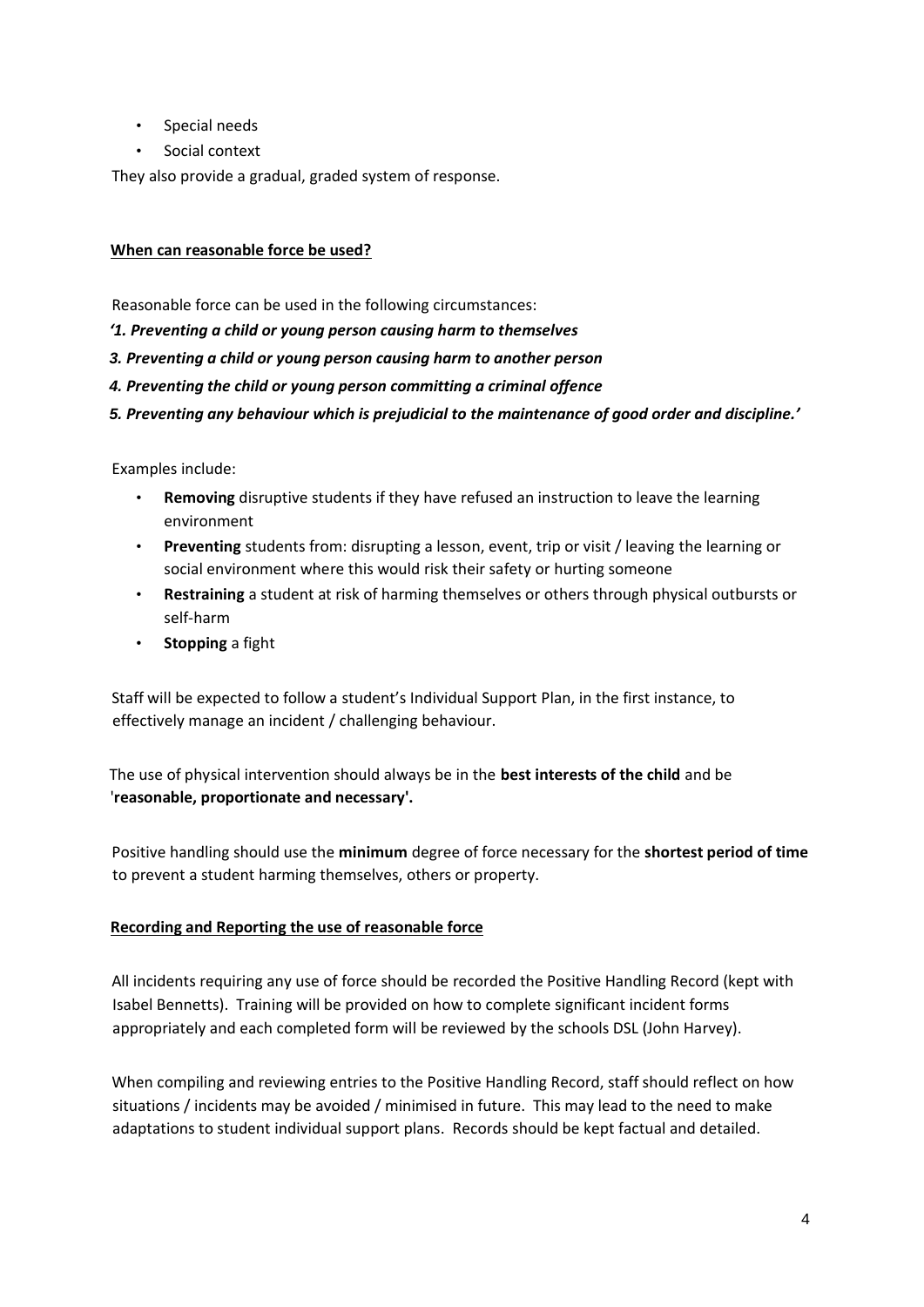Significant incidents will be recorded on SIMs (the school information management system) and will be analysed at regular intervals. Data will be provided to Governors at half termly Governors' Scrutiny meetings.

Parents / carers should, wherever possible, be made aware of incidents in which positive handling has been used and of any consequences / punishments issued for inappropriate behaviours. Staff will make every effort to contact parents / carers by telephone (or alternative preferred contact method) on the day of the incident.

Details of internal and fixed term exclusions will be recorded on the significant incident forms and input into SIMS by the year team support admin staff.

# **Dealing with concerns / complaints**

All complaints about the use of force will be thoroughly, speedily and appropriately investigated. Where a member of staff has acted within the law, that is they have used reasonable force to prevent injury, damage to property or disorder, this will provide a defence to any criminal prosecution. Penryn College will always seek advice from the LADO (Local Authority Designated Officer) and from Human Resources regarding any necessary decisions.

# **Staff responsibilities – all staff**

- To provide an environment which supports the individual needs of all students in school
- To implement advice provided within Personal Profiles, Individual Support Plans and any other multi-agency guidance
- To read, be aware of and implement the schools behaviour and reward policy in addition to this positive handling policy
- To follow whistle blowing procedures where unsafe / inappropriate practice is seen
- To inform parents / carers of all incidents requiring physical intervention
- To follow schools recording systems for all significant incidents
- To follow the schools behaviour policy to reflect on and analyse student behaviour in order to inform future planning

## **Role of the Senior Leadership Team (SLT)**

- To lead on the development and review of all relevant policies and recording systems
- To report to the rest of SLT and to the governors' data and information relating to behaviour and significant incidents
- To report to LADO (Local Authority Designated Officer) any claims of inappropriate use of physical intervention / force
- To maintain current knowledge of guidance and legislation and ensure it is reflected in policy and practice